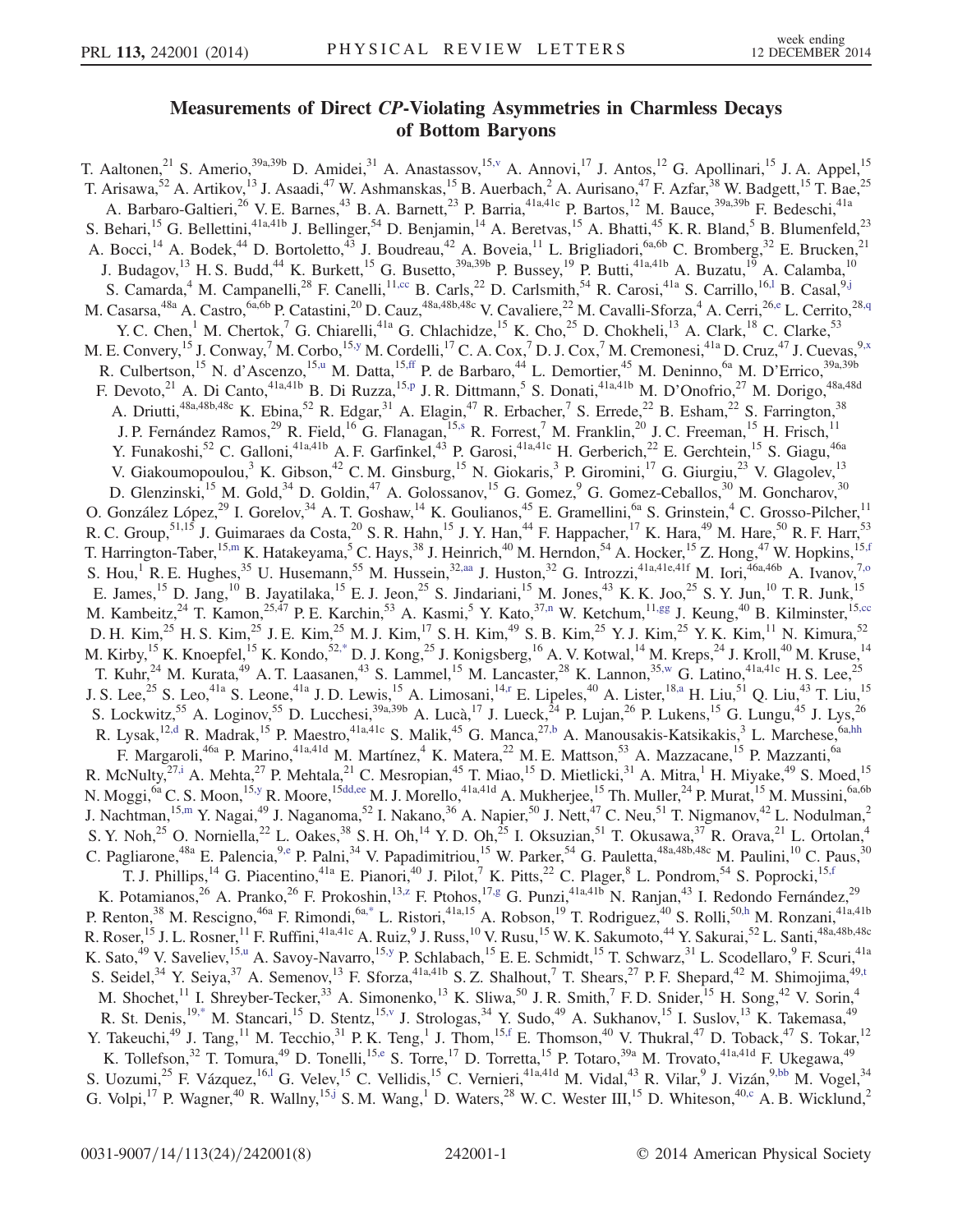S. Wilbur,<sup>7</sup> H. H. Williams,<sup>40</sup> J. S. Wilson,<sup>31</sup> P. Wilson,<sup>15</sup> B. L. Winer,<sup>35</sup> P. Wittich,<sup>15[,f](#page-6-12)</sup> S. Wolbers,<sup>15</sup> H. Wolfe,<sup>35</sup>

T. Wright,<sup>31</sup> X. Wu,<sup>18</sup> Z. Wu,<sup>5</sup> K. Yamamoto,<sup>37</sup> D. Yamato,<sup>37</sup> T. Yang,<sup>15</sup> U. K. Yang,<sup>25</sup> Y. C. Yang,<sup>25</sup>

<span id="page-1-0"></span>W.-M. Yao,<sup>26</sup> G. P. Yeh,<sup>15</sup> K. Yi,<sup>1[5,m](#page-6-11)</sup> J. Yoh,<sup>15</sup> K. Yorita,<sup>52</sup> T. Yoshida,<sup>37[,k](#page-6-30)</sup> G. B. Yu,<sup>14</sup> I. Yu,<sup>25</sup> A. M. Zanetti,<sup>48a</sup>

Y. Zeng, $^{14}$  C. Zhou, $^{14}$  and S. Zucchelli<sup>6a,6b</sup>

(CDF Collaboration)

<sup>1</sup>Institute of Physics, Academia Sinica, Taipei, Taiwan 11529, Republic of China<br><sup>2</sup><sup>2</sup>Anosume National Laboratory, Anosume Illinois 60420, USA

<sup>2</sup>Argonne National Laboratory, Argonne, Illinois 60439, USA<br><sup>3</sup>University of Athens, 157 71 Athens, Greece

University of Athens, 157 71 Athens, Greece<sup>4</sup> Testitut de Fisica d'Altes Francies, IGBFA, Universitat Autonoma de Barcelona. E

Institut de Fisica d'Altes Energies, ICREA, Universitat Autonoma de Barcelona, E-08193, Bellaterra (Barcelona), Spain<br>5 Baylor University Wase, Texas 76709, USA

 $^{5}$ Baylor University, Waco, Texas 76798, USA<br><sup>6a</sup>Istituto Nazionale di Fisica Nucleare Bologna, I-40127 Bologna, Italy <sup>6b</sup>University of Bologna, I-40127 Bologna, Italy

 $^{7}$ University of California, Davis, Davis, California 95616, USA

 $^{8}$ University of California, Los Angeles, Los Angeles, California 90024, USA<br><sup>9</sup>Instituto de Fisica de Cantabria, CSIC-University of Cantabria, 39005 Santander, Spain

<sup>2</sup>Instituto de Fisica de Cantabria, CSIC-University of Cantabria, 39005 Santander, Spain<br><sup>10</sup>Carnegie Mellon University, Pittsburgh, Pennsylvania 15213, USA<br><sup>11</sup>Enrico Fermi Institute, University of Chicago, Chicago, Ill

Helsinki Institute of Physics, FIN-00014, Helsinki, Finland<br><sup>22</sup> University of Illinois, Urbana, Illinois 61801, USA<br><sup>23</sup> The Johns Hopkins University, Baltimore, Maryland 21218, USA<br><sup>24</sup> Institut für Experimentelle Kernph

Seoul National University, Seoul 151-742, Korea; Sungkyunkwan University, Suwon 440-746, Korea;

Korea Institute of Science and Technology Information, Daejeon 305-806, Korea;

Chonnam National University, Gwangju 500-757, Korea;<br>Chonbuk National University, Jeonju 561-756, Korea; Ewha Womans University, Seoul, 120-750, Korea Chonbuk National University, Jeonju 561-756, Korea; Ewha Womans University, Seoul, 120-750, Korea<br>
<sup>26</sup> Ernest Orlando Lawrence Berkeley National Laboratory, Berkeley, California 94720, USA<br>
<sup>27</sup> University of Liverpool,

<sup>37</sup>Osaka City University, Osaka 558-8585, Japan<br><sup>38</sup>University of Oxford, Oxford OX1 3RH, United Kingdom<br><sup>39a</sup>Istituto Nazionale di Fisica Nucleare, Sezione di Padova, I-35131 Padova, Italy<br><sup>39b</sup>University of Padova, I-3

<sup>40</sup>University of Pennsylvania, Philadelphia, Pennsylvania 19104, USA<br><sup>41a</sup>Istituto Nazionale di Fisica Nucleare Pisa, I-56127 Pisa, Italy

<sup>41b</sup>University of Pisa, I-56127 Pisa, Italy<br><sup>41c</sup>University of Siena, I-56127 Pisa, Italy<br><sup>41d</sup>Scuola Normale Superiore, I-56127 Pisa, Italy<br><sup>41d</sup>ENFN Pavia, I-27100 Pavia, Italy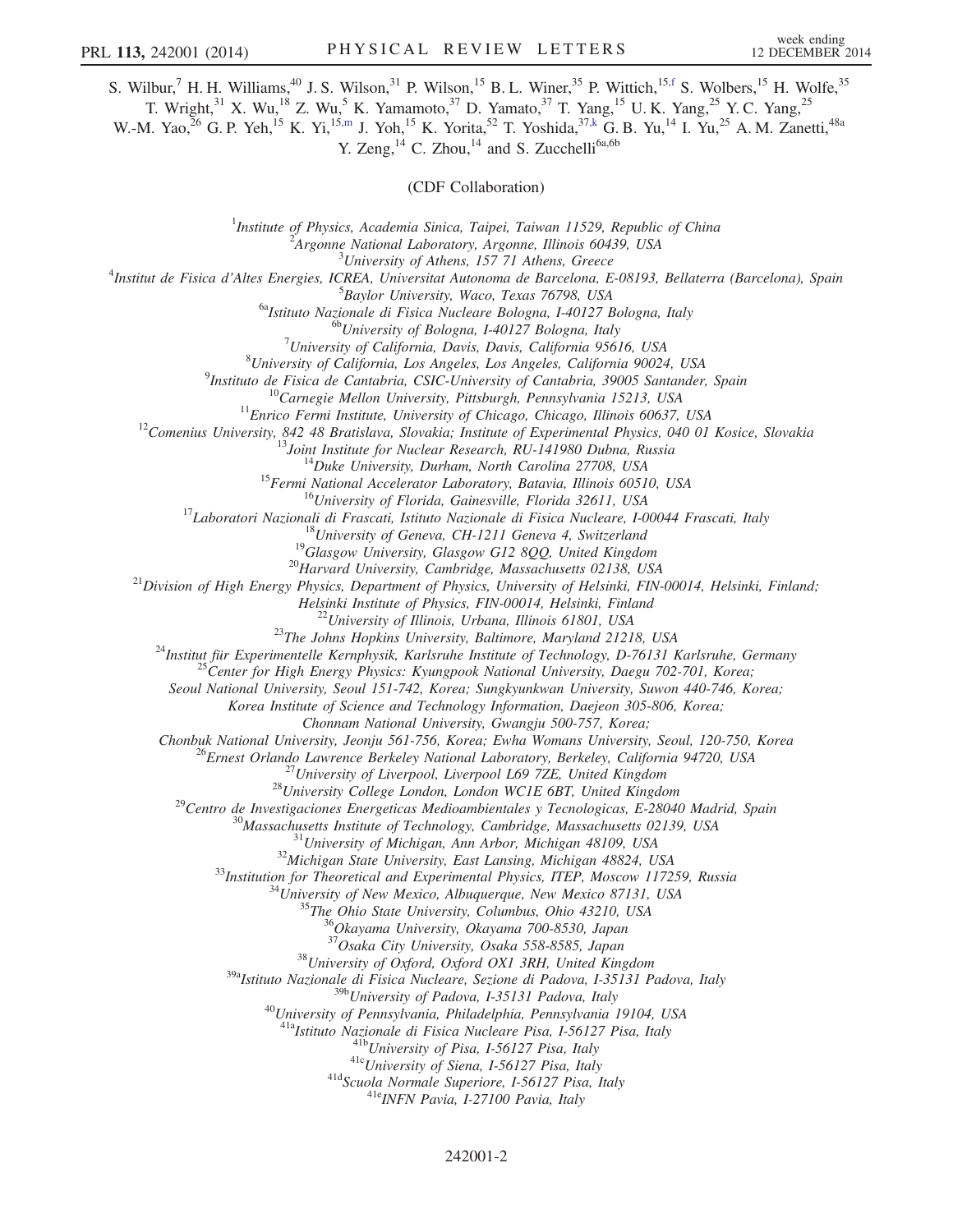<sup>416</sup>University of Pavia, I-27100 Pavia, Italy<br><sup>42</sup>University of Pittsburgh, Pittsburgh, Pennsylvania 15260, USA<br><sup>43</sup>Purdue University, West Lafayette, Indiana 47907, USA<br><sup>43</sup>Purdue University, West Lafayette, Indiana 479

<sup>48d</sup>University of Trieste, I-34127 Trieste, Italy<br><sup>49</sup>University of Tsukuba, Tsukuba, Ibaraki 305, Japan<br><sup>50</sup>Tufts University, Medford, Massachusetts 02155, USA<br><sup>51</sup>University of Virginia, Charlottesville, Virginia 22906

<sup>55</sup>Yale University, New Haven, Connecticut 06520, USA

(Received 21 March 2014; revised manuscript received 27 October 2014; published 9 December 2014)

We report final measurements of direct CP-violating asymmetries in charmless decays of neutral bottom hadrons to pairs of charged hadrons with the upgraded Collider Detector at the Fermilab Tevatron. Using the complete  $\sqrt{s} = 1.96$  TeV proton-antiproton collisions data set, corresponding to 9.3 fb<sup>-1</sup> of integrated luminosity, we measure  $A(\Lambda_b^0 \to p\pi^-) = +0.06 \pm 0.07$  (stat)  $\pm 0.03$  (syst) and  $A(\Lambda_b^0 \to pK^-) =$  $-0.10 \pm 0.08$ (stat)  $\pm 0.04$ (syst), compatible with no asymmetry. In addition we measure the CP-violating asymmetries in  $B_s^0 \to K^-\pi^+$  and  $B^0 \to K^+\pi^-$  decays to be  $A(B_s^0 \to K^-\pi^+) = +0.22 \pm 0.07$  (stat)  $\pm$ 0.02(syst) and  $A(B^0 \to K^+\pi^-) = -0.083 \pm 0.013$  (stat)  $\pm$  0.004(syst), respectively, which are significantly different from zero and consistent with current world averages.

DOI: [10.1103/PhysRevLett.113.242001](http://dx.doi.org/10.1103/PhysRevLett.113.242001) PACS numbers: 14.20.Mr, 14.40.Nd, 11.30.Er

The experimentally established noninvariance of fundamental interactions under the combined symmetry transformations of charge conjugation and parity inversion (CP violation) is described within the standard model (SM) through the Cabibbo-Kobayashi-Maskawa (CKM) mechanism [\[1\]](#page-7-3) by the presence of a single complex phase in the unitary three-generation quark-mixing matrix. All direct measurements of elementary particle phenomena to date support the CKM phase being the dominant source of CP violation observed in quark transitions. However, widely accepted theoretical arguments and cosmological observations suggest that the SM might be a lower-energy approximation of more generally valid theories, which are likely to possess a different CP structure and therefore should manifest themselves as deviations from the CKM scheme.

The decays of *b* hadrons are highly relevant in this context, with nonleptonic final states being particularly interesting. They are sensitive to possible new contributions from internal loop amplitudes, which provide a sensitive probe into energies higher than those accessible by direct searches. Hadronic factors in the decay amplitudes make accurate SM predictions for individual decays difficult to obtain. Hence, the most useful information is obtained by combining multiple measurements of processes related by

242001-3

dynamical symmetries, allowing the cancellation of the unknown model parameters. An observable well suited for such studies is the direct  $CP$  asymmetry [\[2\]](#page-7-4)

$$
\mathcal{A} = \frac{\Gamma(b \to f) - \Gamma(\bar{b} \to \bar{f})}{\Gamma(b \to f) + \Gamma(\bar{b} \to \bar{f})}.
$$
 (1)

where  $\Gamma$  is the partial decay width of a generic b-hadron decay  $(b \rightarrow f)$  with non-CP-symmetric final state  $f \neq f$ . Recent examples of the interplay between different measurements include the significant difference observed between the measured direct CP asymmetries for  $B^0 \to K^+\pi^$ and  $B^+ \to K^+\pi^0$  decays [\[3\],](#page-7-5) which prompted intense experimental and theoretical searches for an explanation, either by an enhanced color-suppressed SM tree contribution [\[4\]](#page-7-6), or by non-SM physics in the electroweak penguin loop [\[5\]](#page-7-7). Similarly, the comparison of the direct CP asymmetries in  $B_s^0 \to K^-\pi^+$  and  $B^0 \to K^+\pi^-$  decays has been investigated as a nearly model-independent test for the presence of non-SM physics [\[6,7\],](#page-7-8) and has been experimentally performed only very recently [\[8\].](#page-7-9)

While the properties of *b*-meson decays have been studied in detail and no deviation from the SM has yet been conclusively established, the decays of b baryons are still largely unexplored. An accurate experimental investigation of their CP asymmetries is useful to complete the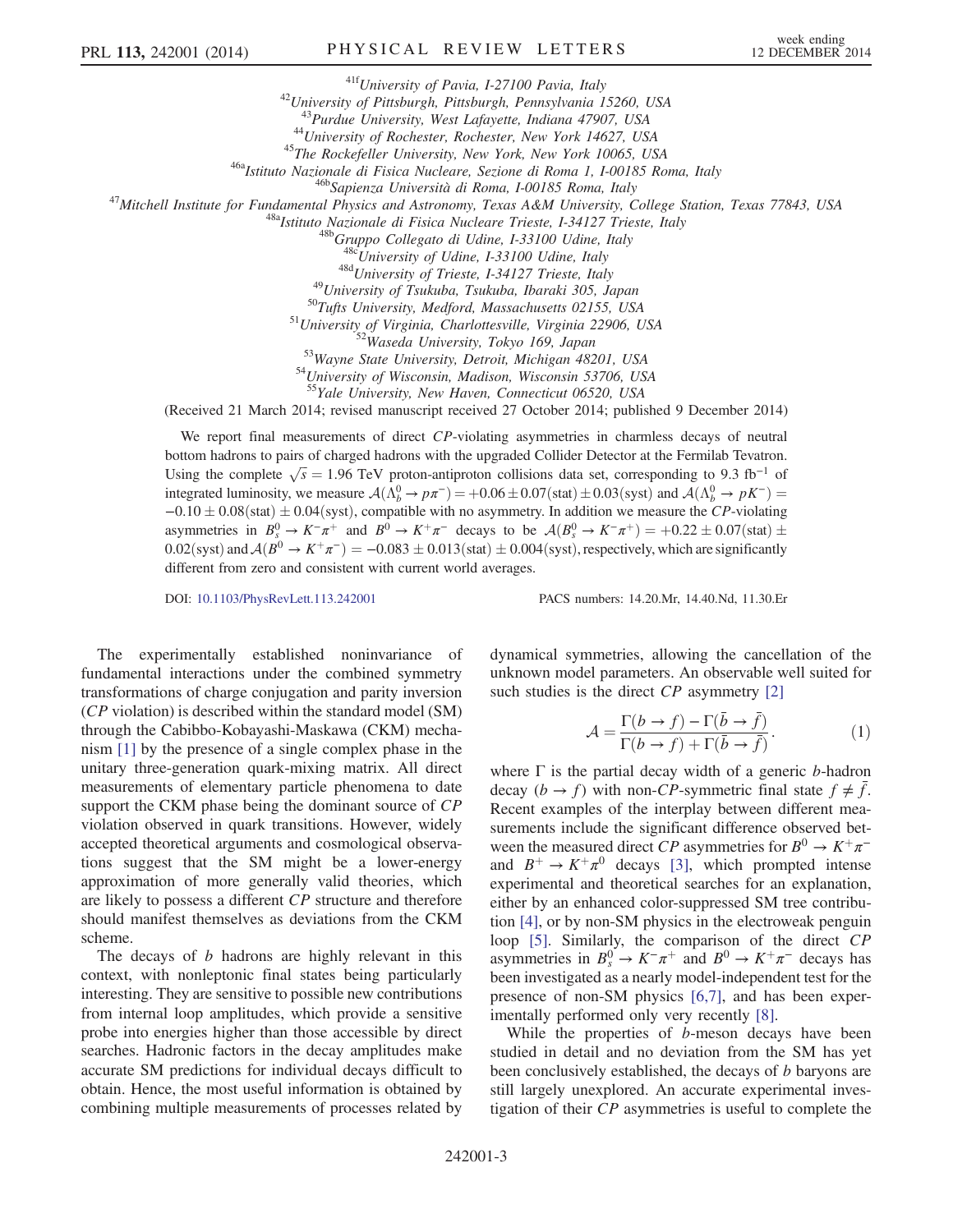current picture of charmless decays of b hadrons. The  $\Lambda_b^0 \to$  $pK^-$  and  $\Lambda_b^0 \to p\pi^-$  decays proceed through the same weak transitions as the corresponding two-body charmless hadronic *b*-meson decays. The first measurements [\[9\]](#page-7-10) of their branching fractions were not well described by predictions [\[10\]](#page-7-11). In particular, the measured ratio of branching fractions  $\mathcal{B}(\Lambda_b^0 \to p\pi^-)/\mathcal{B}(\Lambda_b^0 \to pK^-) = 0.66 \pm$  $0.14$ (stat)  $\pm 0.08$ (syst) significantly deviated from the predicted value of  $2.6^{+2.0}_{-0.5}$  [\[11\].](#page-7-12) The discrepancy has been recently confirmed by an independent measurement from the LHCb Collaboration [\[12\].](#page-7-13) Since branching ratios are potentially sensitive to new physics contributions [\[13,14\]](#page-7-14), further investigation is clearly important [\[15\]](#page-7-15). The same calculations of Ref. [\[11\]](#page-7-12) also predict CP asymmetries up to 30%, which were not testable by the previous measurements.

In this Letter we report on measurements of direct CP violation in two-body charmless decays of bottom baryons and mesons performed using the full data set collected by the upgraded Collider Detector (CDF II) at the Fermilab Tevatron, corresponding to 9.3  $fb^{-1}$  of integrated luminosity from  $\bar{p}p$  collisions at  $\sqrt{s} = 1.96$  TeV. This is an update of a previous measurement based on a subsample of the present data [\[16\]](#page-7-16) and provides significantly improved measurements of the baryonic decay modes  $\Lambda_b^0 \to pK^$ and  $\Lambda_b^0 \to p \pi^-$  which are unique. We also present final measurements on the meson decay modes  $B_s^0 \to K^-\pi^+$ and  $B^0 \to K^+\pi^-$ .

The CDF II detector is a multipurpose magnetic spectrometer surrounded by calorimeters and muon detectors. The detector subsystems relevant for this analysis are discussed in Refs. [\[17,18\]](#page-7-17). Data are collected by a threelevel on-line event-selection system (trigger). At level 1, charged-particle trajectories (tracks) are reconstructed in the plane transverse to the beam line [\[19\].](#page-7-18) Two oppositely charged particles are required with reconstructed transverse momenta  $p_{T1}$ ,  $p_{T2} > 2$  GeV/c, a scalar sum  $p_{T1} + p_{T2} >$ 5.5 GeV/c, and an azimuthal opening angle  $\Delta \phi$  < 135°. At level 2, tracks are combined with silicon-trackingdetector measurement hits, and the impact parameter d (transverse distance of closest approach to the beam line) of each is determined with  $45 \mu m$  resolution (including the beam spread) and is required to satisfy  $0.1 < d < 1.0$  mm. A tighter opening-angle requirement  $20^{\circ} < \Delta \phi < 135^{\circ}$  is also applied. Each track pair is then used to form a b-hadron candidate  $(H_b = B^0, B_s^0, \Lambda_b^0)$  that is required to have an impact parameter  $d_{H_b}$  < 140  $\mu$ m and to have traveled a distance  $L_T > 200 \mu m$  in the transverse plane. At level 3, a cluster of computers confirms the selection with a full event reconstruction.

The off-line selection is based on a more accurate determination of the same quantities used in the trigger with the addition of two further observables: the isolation of the  $H_b$  candidate [\[9\]](#page-7-10) and the quality of the three-dimensional fit  $(\chi^2$  with 1 d.o.f.) of the candidate decay vertex. We use

<span id="page-3-0"></span>

FIG. 1 (color online). Mass distribution of reconstructed candidates, where the charged pion mass is assigned to both tracks. The sum of the fitted distributions and the individual components (C-conjugate decay modes are also implied) of the signal and background is overlaid on the data distribution.

the selection originally devised for the  $B_s^0 \to K^-\pi^+$  search [\[9\]](#page-7-10). At most one  $H_b$  candidate per event is found, for which the invariant mass  $m_{\pi^+\pi^-}$  is calculated using a charged-pion mass assignment for both decay products. The resulting mass distribution is shown in Fig. [1.](#page-3-0) It is dominated by the overlapping contributions of the  $B^0 \to K^+\pi^-$ ,  $B^0 \to \pi^+\pi^-$ , and  $B_s^0 \to K^+K^-$  decays [\[16,18\]](#page-7-16) with backgrounds from misreconstructed multibody b-hadron decays (physics background) and random pairs of charged particles (combinatorial background). Signals for the  $B_s^0 \to K^-\pi^+$ ,  $\Lambda_b^0 \to p \pi^-$ , and  $\Lambda_b^0 \to p K^-$  decays populate masses higher than the prominent narrow structure (5.33–5.55 GeV/ $c^2$ ) [\[9\]](#page-7-10). The final data sample consists of 28 230  $H<sub>b</sub>$  candidates.

We use an extended unbinned maximum likelihood fit incorporating kinematic (kin) and particle-identification (PID) information, to disentangle the various contributions. From the fit we determine the fraction of events from each decay mode and the asymmetries, uncorrected for instrumental effects,  $A = [N_{b \to f} - N_{\bar{b} \to \bar{f}}]/[N_{b \to f} + N_{\bar{b} \to \bar{f}}],$ of the flavor-specific decays  $B^0 \to K^+\pi^-$ ,  $B_s^0 \to K^-\pi^+$ ,  $\Lambda_b^0 \to p\pi^-$ , and  $\Lambda_b^0 \to pK^-$ . For each channel,  $N_{b\to f}(N_{\bar{b}\to f})$ is the number of reconstructed decays of the hadron containing the  $b(b)$  quark into the final state  $f(f)$ , where the flavor of the hadron is inferred from the charges of the final-state particles. In evaluating asymmetries we neglect any effect from  $CP$  violation in  $b$ -meson flavor mixing [\[20\]](#page-7-19). Production asymmetries also have negligible effects, as in  $\bar{p}p$  collisions b and b quarks are produced in equal numbers and the symmetry in pseudorapidity of the CDF II detector, at a level of 1%. This ensures equal acceptance down to a level of 10<sup>−</sup><sup>3</sup> even in the presence of possible forward-backward production asymmetries, constrained by CP conservation to change sign for opposite values of pseudorapidity. Detailed studies performed on large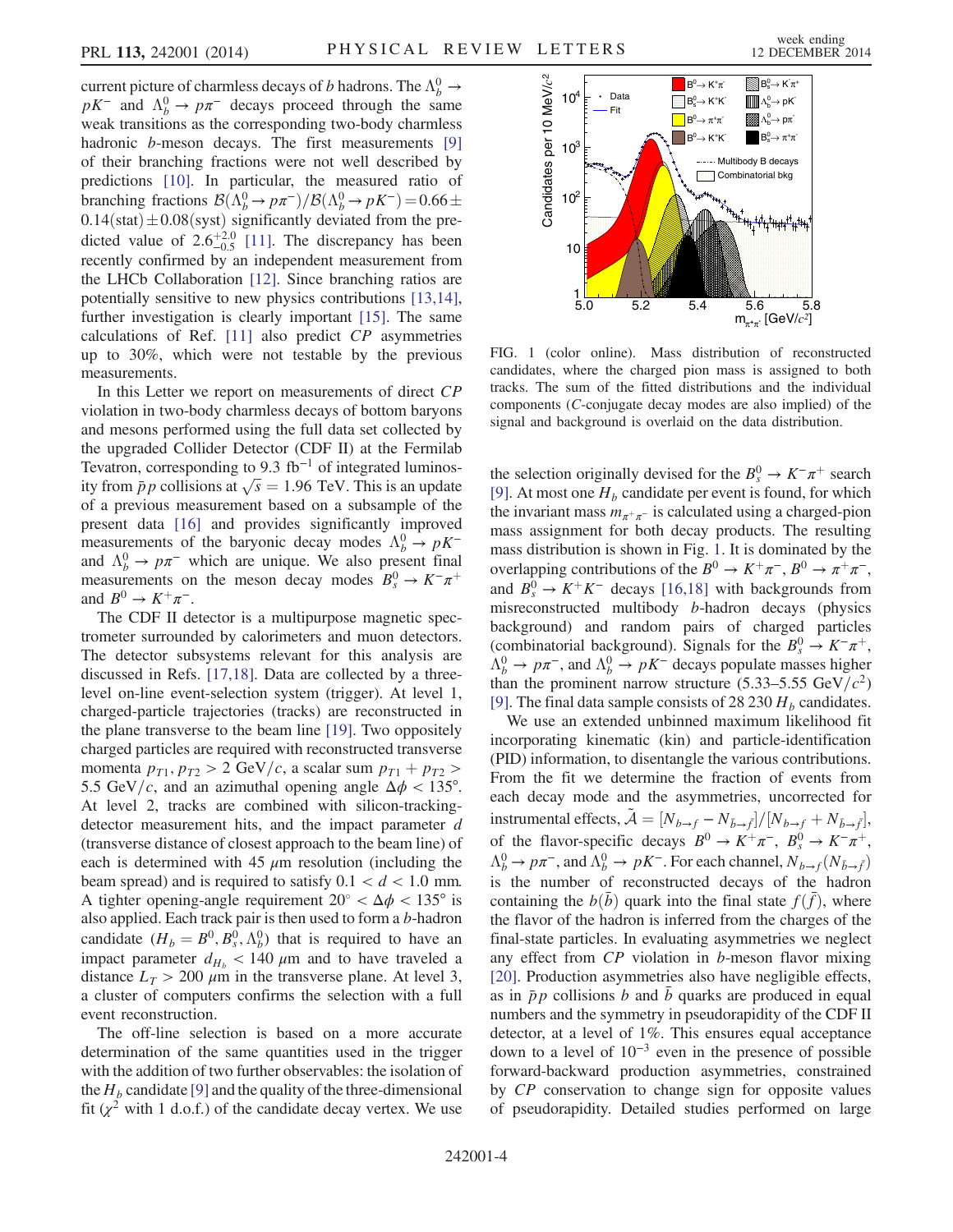samples of  $D^0$  two-body decays show residual effects on the CP-asymmetry measurements of the order of  $10^{-4}$  [\[21\]](#page-7-20). The likelihood is defined as  $\mathcal{L} = (\nu^N/N!)e^{-\nu} \prod_{i=1}^N \mathcal{L}_i$ , where N is the total number of observed  $H_b$  candidates,  $\nu$  is the estimator of N to be determined by the fit, and the likelihood for the ith event is

<span id="page-4-0"></span>
$$
\mathcal{L}_i = (1 - b) \sum_j f_j \mathcal{L}_j^{\text{kin}} \mathcal{L}_j^{\text{PID}} + b[f_p \mathcal{L}_p^{\text{kin}} \mathcal{L}_p^{\text{PID}} + (1 - f_p) \mathcal{L}_c^{\text{kin}} \mathcal{L}_c^{\text{PID}}],
$$
 (2)

where the index *j* runs over all signal decay modes, and the index " $p$ " (" $c$ ") labels the physics (combinatorial) background term. The  $f_i$  are signal fractions to be determined by the fit, together with the background fraction parameters b and  $f_p$ .  $\mathcal{L}_{i,p,c}^{kin}$  and  $\mathcal{L}_{i,p,c}^{PID}$  are, respectively, the likelihood terms incorporating the kinematic and PID information for signal decay modes and backgrounds, defined in more detail later.

For each charged-hadron pair, the kinematic information is summarized by three loosely correlated observables: the squared mass  $m_{\pi^+\pi^-}^2$ , the charged momentum asymmetry  $\beta = (p_{+} - p_{-})/(p_{+} + p_{-})$ , where  $p_{+} (p_{-})$  is the magnitude of the momentum of the positive (negative) particle, and the scalar sum of particle momenta  $p_{\text{tot}} = p_+ + p_-$ . These variables allow evaluation of the squared invariant mass of a candidate for any mass assignment of the positively and negatively charged decay products [\[22\].](#page-7-21)

The likelihood terms  $\mathcal{L}_i^{\text{kin}}$  describe the kinematic distributions of the  $m_{\pi^+\pi^-}^2$ ,  $\beta$ , and  $p_{\text{tot}}$  variables for the physics signals and are obtained from Monte Carlo simulations. The corresponding distributions for the combinatorial background are extracted from data [\[23\]](#page-7-22) and are included in the likelihood through the  $\mathcal{L}_c^{\text{kin}}$  term. The likelihood term  $\mathcal{L}_p^{\text{kin}}$  describes the kinematic distributions of the background from partially reconstructed decays of generic b hadrons [\[22,23\]](#page-7-21).

To ensure the reliability of the search for small signals in the vicinity of larger structures, the shapes of the mass distributions assigned to each signal are modeled in detail with the full simulation of the detector. Effects of soft photon radiation in the final state are simulated by PHOTOS [\[24\]](#page-7-23). The mass resolution model is tuned to the observed shape of the 3.8 × 10<sup>6</sup>  $D^0 \rightarrow K^-\pi^+$  and 1.7 × 10<sup>5</sup>  $D^0 \rightarrow$  $\pi^+\pi^-$  candidates in a sample of  $D^{*+} \to D^0\pi^+$  decays, collected with a similar trigger selection. The accuracy of the procedure is checked by comparing the observed mass line shape of  $9 \times 10^5$   $\Upsilon(1S) \rightarrow \mu^+ \mu^-$  decays to that predicted by the tuned simulation. A good agreement is obtained when a global scale factor to the mass resolution of 1.017 is applied to the model. Based on this result, we conservatively assign a 2% systematic uncertainty to the mass line-shape model.

Particle identification is achieved by means of the energy deposition measurements  $\left(\frac{dE}{dx}\right)$  from the drift chamber. The  $D^{*+} \rightarrow D^0 \pi^+$  sample is also used to calibrate the  $dE/dx$  response to positively and negatively charged kaons and pions, using the charge of the pion from the  $D^{*\pm}$  decay to determine the flavor of the neutral D meson. The response for protons and antiprotons is determined from a sample of  $1.4 \times 10^6$   $\Lambda \rightarrow p\pi^-$  decays, where the kinematic properties and the momentum threshold of the trigger allow unambiguous identification of the decay products [\[23\]](#page-7-22). The PID information is summarized by a single observable  $\kappa$ , defined as follows:

$$
\kappa \equiv \frac{dE/dx - dE/dx(\pi)}{dE/dx(K) - dE/dx(\pi)},
$$
\n(3)

in which  $dE/dx(\pi)$  and  $dE/dx(K)$  are the average expected specific ionizations given the particle momentum for the pion and kaon mass hypothesis, respectively. The statistical separation between kaons and pions with momentum larger than 2 GeV/c is about 1.4 $\sigma$ , while the ionization rates of protons and kaons are quite similar. Thus, the separation between  $K^+\pi^-$  or  $p\pi^-$  final states and their charge conjugates is about 2.0 $\sigma$  and 2.8 $\sigma$  respectively, while that between  $pK^-$  and  $\bar{p}K^+$  is about 0.8 $\sigma$ . However, in the last case additional discrimination at the  $2\sigma$  level is provided by kinematic differences in  $(m_{\pi^+\pi^-}^2, \beta)$  distributions [\[16,23\].](#page-7-16) The PID likelihood term, which is similar for physics signals and backgrounds, depends only on  $\kappa$ and on its expectation value  $\langle \kappa \rangle$  (given a mass hypothesis) for the decay products. The physics signal model is described by the likelihood term  $\mathcal{L}^{\text{PID}}_i$ , where the index j uniquely identifies the final state. The background model is described by the two terms  $\mathcal{L}_p^{\text{PID}}$  and  $\mathcal{L}_c^{\text{PID}}$ , respectively, for the physics and combinatorial background, that account for all possible pairs that can be formed combining only charged pions and kaons. With the available  $dE/dx$ resolution, muons are indistinguishable from pions with the available  $dE/dx$  resolution and are therefore included in the pion component. Similarly, the small proton component in the background is included in the kaon component. Thus, the combinatorial background model allows for independent positively and negatively charged contributions of pions and kaons, whose fractions are determined by the fit, while the physics background model, where charge asymmetries are negligible, only allows for chargeaveraged contributions.

To check the goodness of the fit with regard to the PID observables, Fig. [2](#page-5-0) shows the distributions of the average value of  $\kappa_{\text{sum}} = \kappa_{+} + \kappa_{-}$  and  $\kappa_{\text{diff}} = \kappa_{+} - \kappa_{-}$  as a function of  $m_{\pi^+\pi^-}$ , with fit projections overlaid, where  $\kappa_+(\kappa_-)$  is the PID observable for positively (negatively) charged particles. The  $\kappa_{\text{sum}}$  distribution is sensitive to the identity of final-state particles, and reveals the presence of baryons as a narrow structure, where the mass distribution lacks prominent features. Conversely, the  $\kappa_{\text{dif}}$  distribution is expected to be uniformly zero, except in the presence of a charge asymmetry coupled with a different  $dE/dx$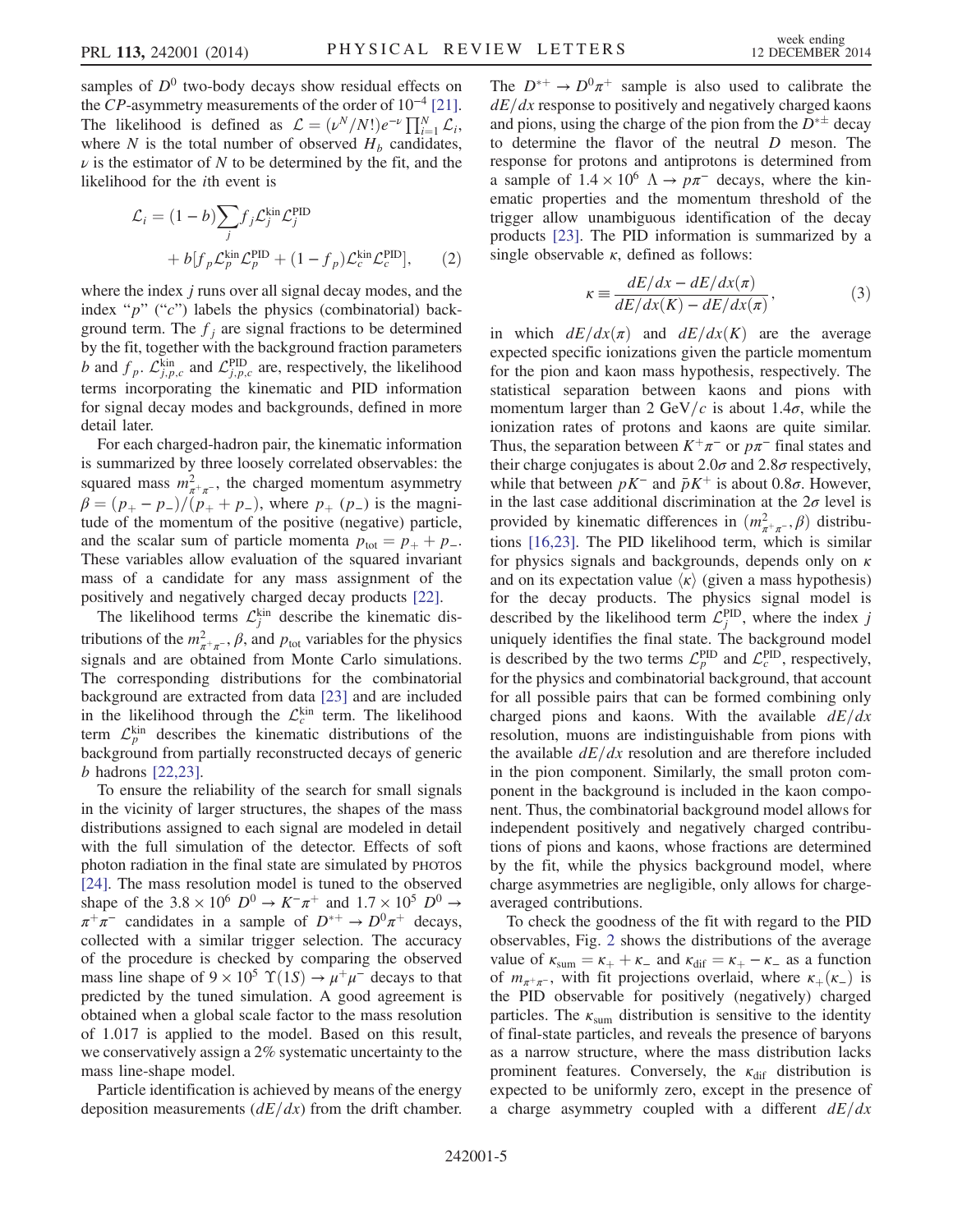<span id="page-5-0"></span>

FIG. 2 (color online). Distribution of the average value of  $\kappa_{\text{sum}}$ (a) and  $\kappa_{\text{dif}}$  (b) as a function of  $m_{\pi^+\pi^-}$ . The fit function is overlaid. For reference, the distribution of  $m_{\pi^+\pi^-}$  is shown by the dashed lower histogram. Dashed vertical lines indicate the position, from left to right, of the following signals:  $B^0 \to K^+\pi^-$ ,  $B_s^0 \to K^-\pi^+$ ,  $\Lambda_b^0 \to pK^-$ ,  $\Lambda_b^0 \to p\pi^-$ .

response of the final particles. It is insensitive to the  $\Lambda_b^0 \rightarrow pK^-$  signal due to the similarity of proton and kaon  $dE/dx$  responses, but it is sensitive to the CP asymmetries of the other decay modes, and indeed it displays a deviation corresponding to each of the other three decay modes object of this study. The signal yields from the likelihood fit of Eq. [\(2\)](#page-4-0) are reported in Table [I](#page-5-1) together with the physical asymmetries,  $A(b \rightarrow f)$ , derived as follows:

$$
\frac{\Gamma(b \to f) - \Gamma(\bar{b} \to \bar{f})}{\Gamma(b \to f) + \Gamma(\bar{b} \to \bar{f})} = \frac{N_{b \to f} - c_f N_{\bar{b} \to \bar{f}}}{N_{b \to f} + c_f N_{\bar{b} \to \bar{f}}},\qquad(4)
$$

where  $c_f = \varepsilon(f)/\varepsilon(\bar{f})$  is the ratio between the efficiencies for triggering and reconstructing the final states  $f$  and  $f$ . The  $c_f$  factors correct for detector-induced charge asymmetries and are extracted from control samples in data. Simulation is used only to account for differences between the kinematic distributions of  $H_b \to h^+h'^-$  decays and control signals.

The corrections for  $f = K^+\pi^-$  are extracted from a sample of  $3 \times 10^7$   $D^0 \rightarrow K^-\pi^+$  decays collected without requiring the  $D^{*+} \to D^0 \pi^+$  decay chain [\[21\].](#page-7-20) By imposing the same off-line selection to the  $D^0$  decays, we obtain  $K^{\pm} \pi^{\pm}$  final states in a similar kinematic regime to that of the  $H_b$  signals. We assume that  $K^+\pi^-$  and  $K^-\pi^+$  final states from charm decays are produced in equal numbers because their production is dominated by the strong interaction and, compared to the detector effects to be corrected, the

<span id="page-5-1"></span>TABLE I. CP-asymmetry results. The first quoted uncertainty is statistical; the second is systematic.  $N$  is the number of events determined by the fit for each decay mode.

| Decay                          | $\mathcal{N}_{b\rightarrow f}$ | $\mathcal{N}_{\bar{b}\rightarrow\bar{f}}$ | $\mathcal{A}(b \rightarrow f)$                             |
|--------------------------------|--------------------------------|-------------------------------------------|------------------------------------------------------------|
| $B^0 \rightarrow K^+ \pi^-$    |                                |                                           | $5313 \pm 109$ $6348 \pm 117$ $-0.083 \pm 0.013 \pm 0.004$ |
| $B_s^0 \rightarrow K^- \pi^+$  | $560 \pm 51$                   | $354 + 46$                                | $+0.22 \pm 0.07 \pm 0.02$                                  |
| $\Lambda_b^0 \to p \pi^-$      | $242 + 24$                     | $206 \pm 23$                              | $+0.06 \pm 0.07 \pm 0.03$                                  |
| $\Lambda_b^0 \rightarrow pK^-$ | $271 \pm 30$                   | $324 + 31$                                | $-0.10 \pm 0.08 \pm 0.04$                                  |

possible CP-violating asymmetry in  $D^0 \to K^-\pi^+$  decays is tiny ( $< 10^{-3}$ ), as predicted by the SM [\[25\].](#page-7-24) We also check that possible asymmetries in  $D^0$  meson yields induced by  $CP$  violation in  $B \rightarrow DX$  decays are small and can be neglected [\[21\].](#page-7-20) Therefore, any asymmetry between observed numbers of reconstructed  $K^-\pi^+$  and  $K^+\pi^$ charm decays is ascribed to detector-induced effects and used to extract the desired correction factor. The ratio  $N_{\bar{D}^0 \to K^+\pi^-}/N_{D^0 \to K^-\pi^+}$  is measured by performing a simultaneous fit to the invariant  $K^-\pi^+$  and  $K^+\pi^-$  mass distributions [\[21\]](#page-7-20). We find a significant asymmetry  $c_{K^+\pi^-} = 1/c_{K^-\pi^+} =$  $1.011 \pm 0.001$ , consistent with expectation based on charge asymmetries of the interaction probability with detector material [\[26\]](#page-7-25). We also add a systematic uncertainty that allows for a possible nonvanishing CP violation, using the available experimental knowledge  $A(D^0 \rightarrow K^-\pi^+)$  =  $(0.1 \pm 0.7)\%$  [\[20\].](#page-7-19) For the  $\Lambda_b^0 \rightarrow p\pi^-$  asymmetry, the factor  $c_{p\pi}$ <sup>-</sup> is extracted from data using a similar strategy, where a simultaneous binned  $\chi^2$  fit to the  $\Lambda \to p\pi^-$  and  $\bar{\Lambda} \to \bar{p}\pi^+$ mass distributions is performed to estimate observed yields [\[23\]](#page-7-22). We average the obtained value with the same estimate based on simulation, taking half the difference as a systematic uncertainty. The final value is  $c_{p\pi^-} = 1.03 \pm 0.02$  [\[23\]](#page-7-22). In the measurement of CP violation in  $\Lambda_b^0 \to pK^-$  decays, instrumental charge asymmetries induced from both kaon and proton interactions are relevant. The  $c_{pK^-}$  factor is determined by the product  $c_{p\pi}$ - $c_{K^-\pi^+}$  based on the assumption that the efficiency  $\varepsilon(f)$  factorizes as the product of the single-particle efficiencies.

The dominant systematic uncertainties on  $\mathcal{A}(\Lambda_b^0 \to p\pi^-)$ and  $A(\Lambda_b^0 \to pK^-)$  are due to the uncertainty on the model of the momentum distributions of the combinatorial background and the lack of knowledge on the  $\Lambda_b^0$  spin alignment. A polarized initial state would affect the distributions of the momentum-related variables used in the fit. A systematic uncertainty is assessed by repeating the fit accounting for a nonvanishing polarization, by taking the difference with the the central fit done in the hypothesis of no polarization. The dominant contribution to the systematic uncertainty on  $A(B^0 \to K^+\pi^-)$  originates from the statistical uncertainty in the parameters used to model the correlated  $dE/dx$  response of the two decay products [\[23\]](#page-7-22). In the case of  $A(B_s^0 \to K^-\pi^+)$ , the systematic uncertainty mainly originates from three sources of similar importance: the uncertainty on the background and signal kinematic templates, the uncertainty on the  $dE/dx$  modeling discussed above, and the uncertainty on trigger efficiencies.

Table [I](#page-5-1) reports the final results, which are consistent with and supersede the previous CDF results [\[16\].](#page-7-16) The asymmetries of the  $\Lambda_b^0 \to pK^-$  and  $\Lambda_b^0 \to p\pi^-$  modes are now more precisely determined by a factor of 2.3 and 2.0, respectively. These are unique measurements. Both results are consistent with zero, excluding a large CP asymmetry in these decay modes, which was predicted by calculations [\[11\]](#page-7-12) that yielded negative asymmetries for  $\Lambda_b^0 \to p \pi^-$  of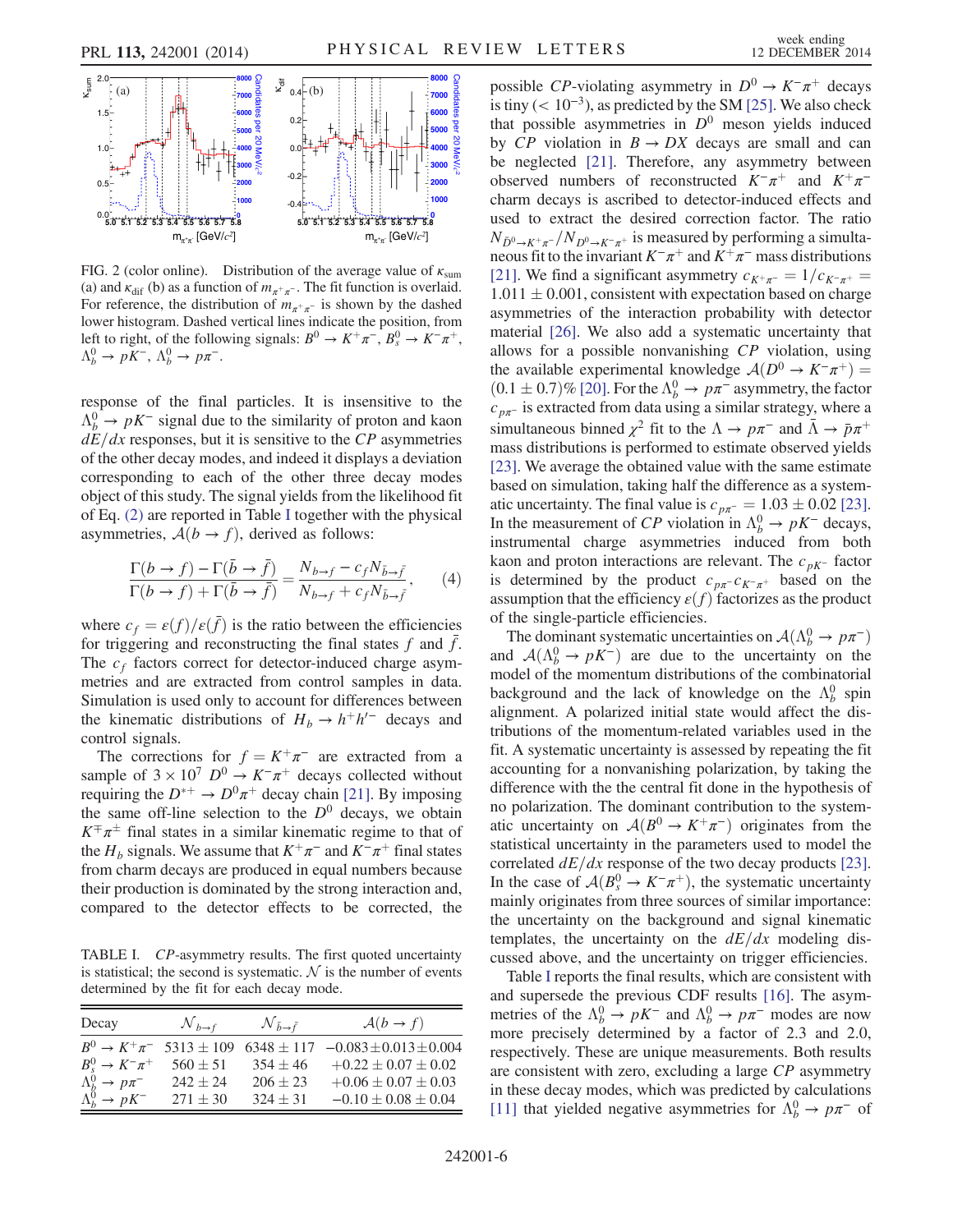approximately 30%, albeit with large uncertainties. The same calculation also predicts a vanishing asymmetry for the  $\Lambda_b^0 \to pK^-$  mode, implying a predicted difference  $A(\Lambda_b^0 \to p\pi^-) - A(\Lambda_b^0 \to pK^-) \approx -0.26$  between the two modes, to be compared to the measurement  $0.16 \pm 0.12$ . The uncertainty on the theory prediction is not known; it is a difference between two numbers with large uncertainties, but they are likely to be at least partially correlated. Evaluating this correlation would allow a more useful comparison with the experimental value.

We confirm the observation of  $A(B^0 \to K^+\pi^-)$  with a significance larger than  $5\sigma$ . The measured value is consistent with the latest results from asymmetric  $e^+e^-$  colliders [\[3\]](#page-7-5) and LHCb [\[8\]](#page-7-9). We also find a nonzero  $\mathcal{A}(B_s^0 \to K^-\pi^+)$ with a significance of  $3.0\sigma$ , in good agreement with the recent LHCb measurement  $A(B_s^0 \to K^-\pi^+) = +0.27 \pm$  $0.04(stat) \pm 0.01(syst)$  [\[8\],](#page-7-9) thus providing confirmation of their first observation of CP violation in the  $B_s^0$ -meson system. The simultaneous measurement of CP asymmetries in the  $B^0$  and  $B_s^0$  meson decays to  $K^{\pm}\pi^{\mp}$  final states allows a quantitative test of the SM prediction  $\mathcal{A}(B_s^0 \to K^- \pi^+) =$  $+0.29 \pm 0.06$  [\[27\],](#page-7-26) consistent with our measurement at the 10% level. This is obtained using the world average of the decay rates and lifetimes [\[20\]](#page-7-19) of the two decay modes, assuming the SM origin of the CP violation in these channels and U-spin symmetry.

In summary, we report the final CDF measurements of the CP asymmetries of charmless neutral b-hadron decays into pairs of charged hadrons, using the complete Run II data sample. We confirm the observation of  $A(B^0 \rightarrow K^+\pi^-)$ with a significance larger than  $5\sigma$ , and we find a nonzero  $\mathcal{A}(B_s^0 \to K^-\pi^+)$  with a significance of 3.0 $\sigma$ . Results on b-baryon decays  $A(\Lambda_b^0 \to p\pi^-) = +0.06 \pm 0.07$ (stat)  $\pm$ <br>0.03(syst) and  $A(\Lambda_b^0 \to pK^-) = -0.10 \pm 0.08$ (stat)  $\pm$  $0.04$ (syst) are unique measurements and are compatible with no asymmetry.

We thank the Fermilab staff and the technical staffs of the participating institutions for their vital contributions. This work was supported by the U.S. Department of Energy and National Science Foundation; the Italian Istituto Nazionale di Fisica Nucleare; the Ministry of Education, Culture, Sports, Science and Technology of Japan; the Natural Sciences and Engineering Research Council of Canada; the National Science Council of the Republic of China; the Swiss National Science Foundation; the A. P. Sloan Foundation; the Bundesministerium für Bildung und Forschung, Germany; the Korean World Class University Program, the National Research Foundation of Korea; the Science and Technology Facilities Council and the Royal Society, United Kingdom; the Russian Foundation for Basic Research; the Ministerio de Ciencia e Innovación, and Programa Consolider-Ingenio 2010, Spain; the Slovak R&D Agency; the Academy of Finland; the Australian Research Council (ARC); and the EU community Marie Curie Fellowship Contract No. 302103.

<span id="page-6-16"></span>[\\*](#page-0-0) Deceased.

- <span id="page-6-19"></span>[a](#page-0-1) With visitor from University of British Columbia, Vancouver, British Columbia V6T 1Z1, Canada.
- <span id="page-6-21"></span>[b](#page-0-2) With visitor from Istituto Nazionale di Fisica Nucleare, Sezione di Cagliari, 09042 Monserrato (Cagliari), Italy.
- <span id="page-6-29"></span>[c](#page-0-3) With visitor from University of California Irvine, Irvine, California 92697, USA.
- <span id="page-6-20"></span>[d](#page-0-2) With visitor from Institute of Physics, Academy of Sciences of the Czech Republic, 182 21, Czech Republic.
- <span id="page-6-4"></span>[e](#page-0-4) With visitor from CERN, CH-1211 Geneva, Switzerland.
- <span id="page-6-12"></span>[f](#page-0-5) With visitor from Cornell University, Ithaca, New York 14853, USA.
- <span id="page-6-25"></span>[g](#page-0-6) With visitor from University of Cyprus, Nicosia CY-1678, Cyprus.
- <span id="page-6-26"></span>[h](#page-0-7) With visitor from Office of Science, U.S. Department of Energy, Washington, D.C. 20585, USA.
- <span id="page-6-22"></span>[i](#page-0-8) With visitor from University College Dublin, Dublin 4, Ireland.
- <span id="page-6-3"></span>[j](#page-0-3) With visitor from ETH, 8092 Zürich, Switzerland.
- <span id="page-6-30"></span>[k](#page-1-0) With visitor from University of Fukui, Fukui City, Fukui Prefecture, Japan 910-0017.
- <span id="page-6-2"></span>[l](#page-0-9) With visitor from Universidad Iberoamericana, Lomas de Santa Fe, México, C.P. 01219, Distrito Federal.
- <span id="page-6-11"></span>[mW](#page-0-10)ith visitor from University of Iowa, Iowa City, Iowa 52242, USA.
- <span id="page-6-15"></span>[n](#page-0-11) With visitor from Kinki University, Higashi-Osaka City, Japan 577-8502.
- <span id="page-6-14"></span><sup>[o](#page-0-12)</sup>With visitor from Kansas State University, Manhattan, Kansas 66506, USA.
- <span id="page-6-9"></span><su[p](#page-0-13)>p</sup>With visitor from Brookhaven National Laboratory, Upton, New York 11973, USA.
- <span id="page-6-5"></span><sup>[q](#page-0-14)</sup>With visitor from Queen Mary, University of London, London, E1 4NS, United Kingdom.
- <span id="page-6-18"></span>[r](#page-0-1) With visitor from University of Melbourne, Victoria 3010, Australia.
- <span id="page-6-10"></span><[s](#page-0-15)up>s</sup>With visitor from Muons, Inc., Batavia, Illinois 60510, USA.
- <span id="page-6-27"></span>[t](#page-0-16) With visitor from Nagasaki Institute of Applied Science, Nagasaki 851-0193, Japan.
- <span id="page-6-8"></span><s[u](#page-0-17)p>u</sup>With visitor from National Research Nuclear University, Moscow 115409, Russia.
- <span id="page-6-0"></span>[v](#page-0-0) With visitor from Northwestern University, Evanston, Illinois 60208, USA.
- <span id="page-6-17"></span>With visitor from University of Notre Dame, Notre Dame, Indiana 46556, USA.
- <span id="page-6-7"></span>[x](#page-0-19) With visitor from Universidad de Oviedo, E-33007 Oviedo, Spain.
- <span id="page-6-6"></span><sup>[y](#page-0-17)</sup>With visitor from CNRS-IN2P3, Paris, F-75205 France.
- <span id="page-6-24"></span><sup>[z](#page-0-6)</sup>With visitor from Universidad Tecnica Federico Santa Maria, 110v Valparaiso, Chile.
- <span id="page-6-13"></span>[aaW](#page-0-12)ith visitor from The University of Jordan, Amman 11942, Jordan.
- <span id="page-6-28"></span>[bb](#page-0-9)With visitor from Universite catholique de Louvain, 1348 Louvain-La-Neuve, Belgium.
- <span id="page-6-1"></span>[ccW](#page-0-11)ith visitor from University of Zürich, 8006 Zürich, Switzerland.
- <span id="page-6-23"></span>[dd](#page-0-20)With visitor from Massachusetts General Hospital, Boston, Massachusetts 02114, USA.
- eeWith visitor from Harvard Medical School, Boston, Massachusetts 02114, USA.